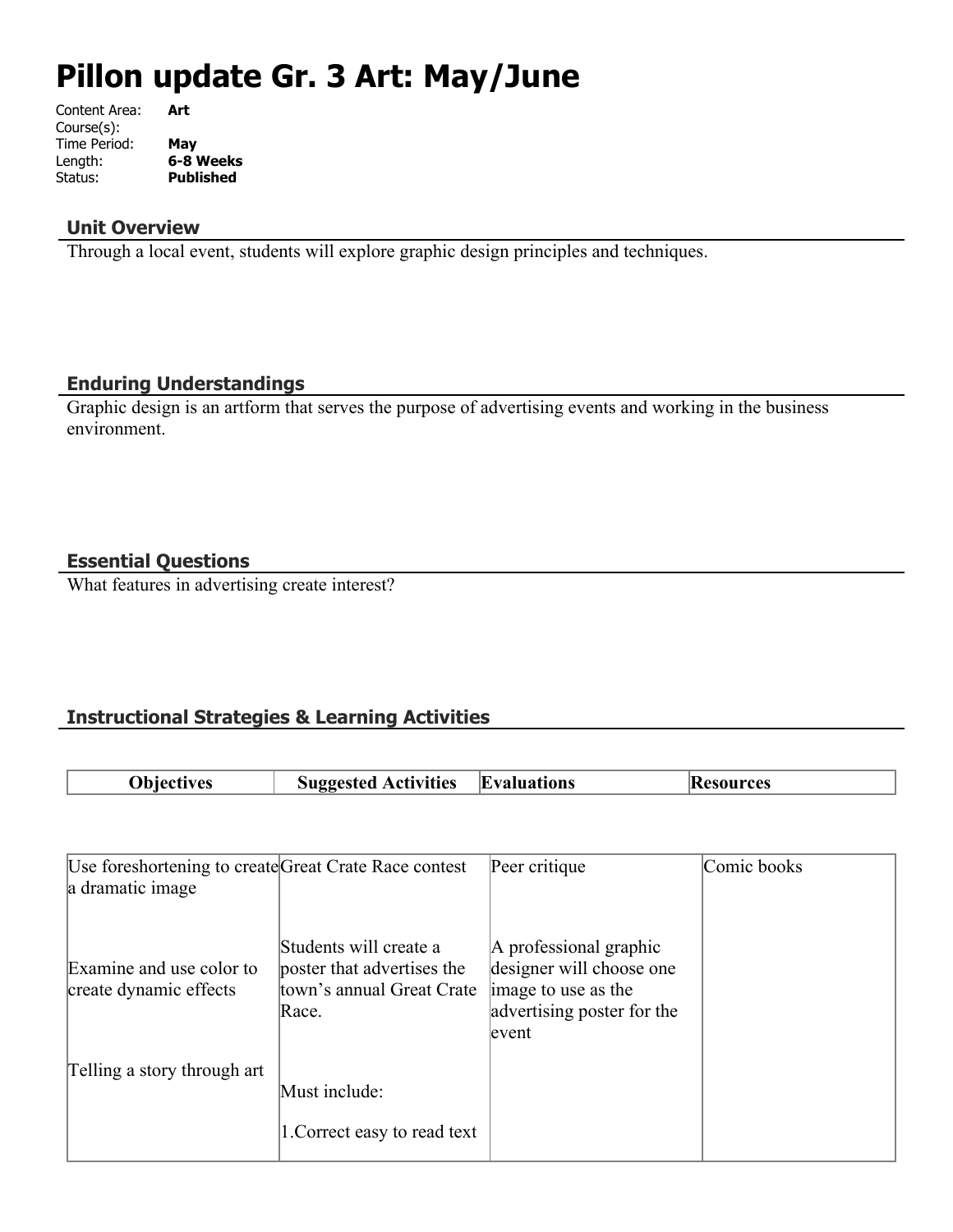| 2. Dynamic use of color<br>and space to show the<br>excitement of the event |  |
|-----------------------------------------------------------------------------|--|
| 3 detail and creativity                                                     |  |

# **Integration of Career Readiness, Life Literacies and Key Skills**

Students will explore the career of graphic designers.

| TECH.9.4.5.DC.4      | Model safe, legal, and ethical behavior when using online or offline technology (e.g.,<br>$8.1.5.NI.2$ ).                                                                                         |
|----------------------|---------------------------------------------------------------------------------------------------------------------------------------------------------------------------------------------------|
| TECH.9.4.5.CT.4      | Apply critical thinking and problem-solving strategies to different types of problems such<br>as personal, academic, community and global (e.g., 6.1.5. Civics CM.3).                             |
| TECH.9.4.5.DC.1      | Explain the need for and use of copyrights.                                                                                                                                                       |
|                      | Curiosity and a willingness to try new ideas (intellectual risk-taking) contributes to the<br>development of creativity and innovation skills.                                                    |
| <b>TECH.9.4.5.CT</b> | Critical Thinking and Problem-solving                                                                                                                                                             |
| <b>WRK.9.2.5.CAP</b> | <b>Career Awareness and Planning</b>                                                                                                                                                              |
| WRK.9.2.5.CAP.7      | Identify factors to consider before starting a business.                                                                                                                                          |
| WRK.9.2.5.CAP.1      | Evaluate personal likes and dislikes and identify careers that might be suited to personal<br>likes.                                                                                              |
| TECH.9.4.5.Cl.3      | Participate in a brainstorming session with individuals with diverse perspectives to expand<br>one's thinking about a topic of curiosity (e.g., 8.2.5.ED.2, 1.5.5.CR1a).                          |
| WRK.9.2.5.CAP.2      | Identify how you might like to earn an income.                                                                                                                                                    |
| TECH.9.4.5.DC.2      | Provide attribution according to intellectual property rights guidelines using public domain<br>or creative commons media.                                                                        |
| WRK.9.2.5.CAP.3      | Identify qualifications needed to pursue traditional and non-traditional careers and<br>occupations.                                                                                              |
| TECH.9.4.5.DC.3      | Distinguish between digital images that can be reused freely and those that have copyright<br>restrictions.                                                                                       |
| WRK.9.2.5.CAP.4      | Explain the reasons why some jobs and careers require specific training, skills, and<br>certification (e.g., life guards, child care, medicine, education) and examples of these<br>requirements. |
| <b>TECH.9.4.5.CI</b> | Creativity and Innovation                                                                                                                                                                         |

# **Technology and Design Integration**

Students will inteact with the lesson using the Smartboard.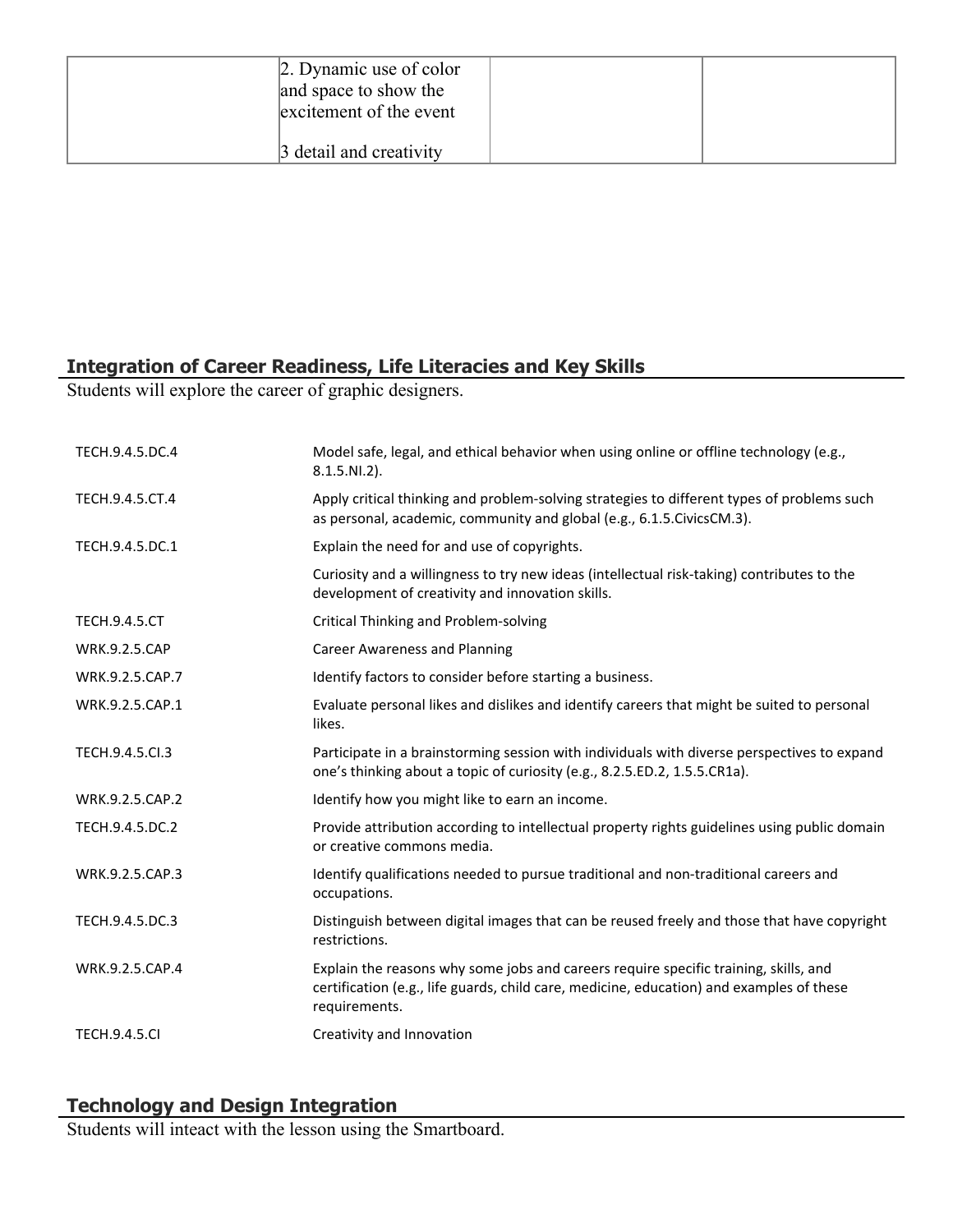| CS.3-5.8.1.5.CS.3      | Identify potential solutions for simple hardware and software problems using common<br>troubleshooting strategies. |
|------------------------|--------------------------------------------------------------------------------------------------------------------|
| $CS.3 - 5.8.1.5. N1.2$ | Describe physical and digital security measures for protecting sensitive personal<br>information.                  |

# **Interdisciplinary Connections**

| LA.W.3.2  | Write informative/explanatory texts to examine a topic and convey ideas and information<br>clearly.                                                                                                                                                       |
|-----------|-----------------------------------------------------------------------------------------------------------------------------------------------------------------------------------------------------------------------------------------------------------|
| LA.L.3.1  | Demonstrate command of the conventions of standard English grammar and usage when<br>writing or speaking.                                                                                                                                                 |
| LA.RI.3.7 | Use information gained from text features (e.g., illustrations, maps, photographs) and the<br>words in a text to demonstrate understanding of the text (e.g., where, when, why, and<br>how key events occur).                                             |
| LA.RI.3.9 | Compare, contrast and reflect on (e.g., practical knowledge, historical/cultural context,<br>and background knowledge) the most important points and key details presented in two<br>texts on the same topic.                                             |
| LA.W.3.10 | Write routinely over extended time frames (time for research, reflection,<br>metacognition/self-correction and revision) and shorter time frames (a single sitting or a<br>day or two) for a range of discipline-specific tasks, purposes, and audiences. |
| LA.SL.3.1 | Engage effectively in a range of collaborative discussions (one-on-one, in groups, and<br>teacher led) with diverse partners on grade 3 topics and texts, building on others' ideas<br>and expressing their own clearly.                                  |

# **Differentiation**

- Understand that gifted students, just like all students, come to school to learn and be challenged.
- Pre-assess your students. Find out their areas of strength as well as those areas you may need to address before students move on.
- Consider grouping gifted students together for at least part of the school day.
- Plan for differentiation. Consider pre-assessments, extension activities, and compacting the curriculum.
- Use phrases like "You've shown you don't need more practice" or "You need more practice" instead of words like "qualify" or "eligible" when referring to extension work.
- Encourage high-ability students to take on challenges. Because they're often used to getting good grades, gifted students may be risk averse.

## **Definitions of Differentiation Components**:

- o Content the specific information that is to be taught in the lesson/unit/course of instruction.
- o Process how the student will acquire the content information.
- o Product how the student will demonstrate understanding of the content.
- o Learning Environment the environment where learning is taking place including physical location and/or student grouping

#### **Differentiation occurring in this unit:**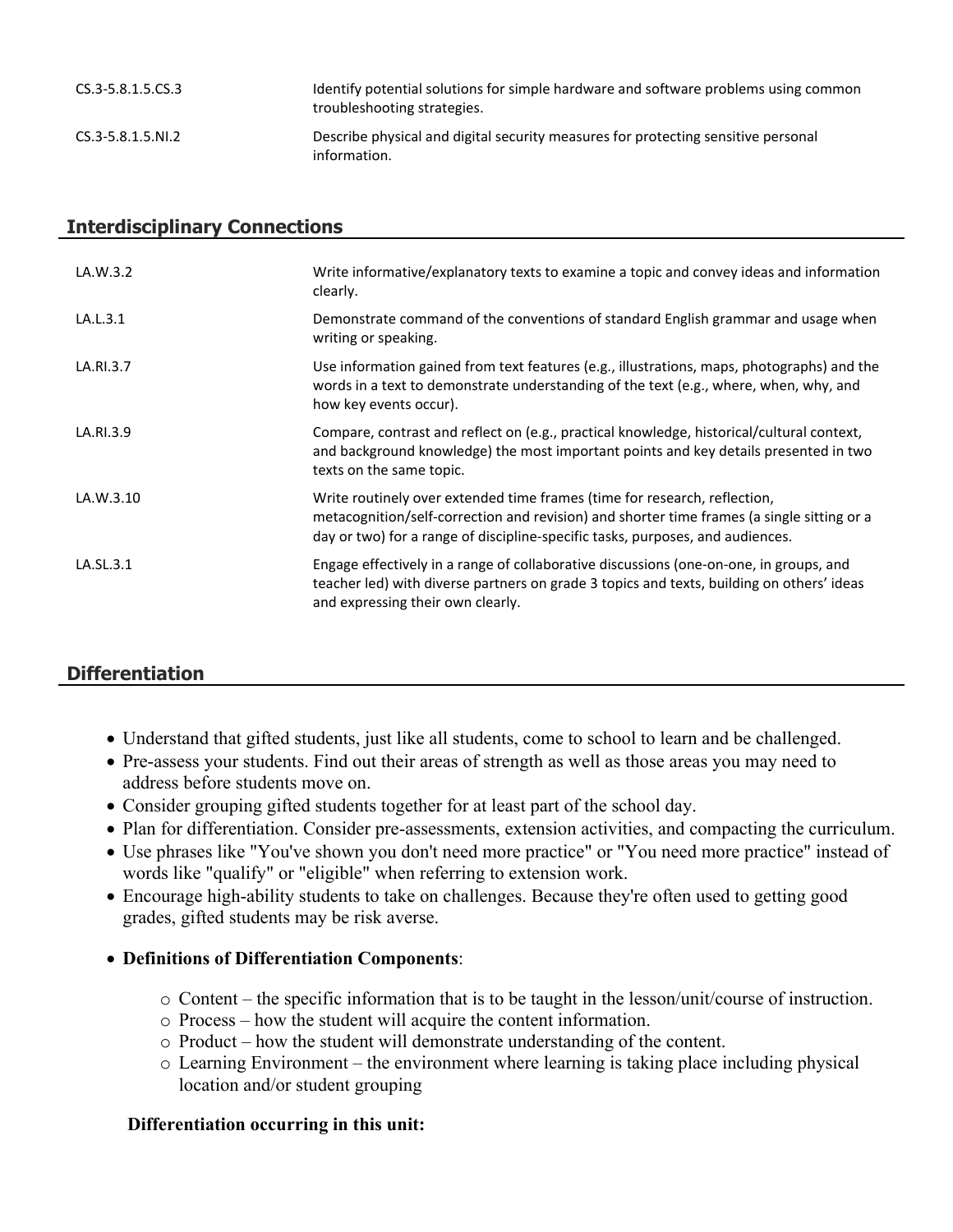Students will be encouraged to improve and challenge their art skills as they proceed.

Simpler instructions and tasks will be assigned for struggling students

For Gifted:

Encourage students to explore concepts in depth and encourage independent studies or investigations. Use thematic instruction to connect learning across the curriculum. Encourage creative expression and thinking by allowing students to choose how to approach a problem or assignment. Expand students' time for free reading. Invite students to explore different points of view on a topic of study and compare the two. Provide learning centers where students are in charge of their learning. Brainstorm with gifted children on what types of projects they would like to explore to extend what they're learning in the classroom. Determine where students' interests lie and capitalize on their inquisitiveness. Refrain from having them complete more work in the same manner. Employ differentiated curriculum to keep interest high. Avoid drill and practice activities. Ask students' higher level questions that require students to look into causes, experiences, and facts to draw a conclusion or make connections to other areas of learning. If possible, compact curriculum to allow gifted students to move more quickly through the material. Encourage students to make transformations- use a common task or item in a different way. From http://www.bsu.edu/web/lshasky/Forms/Interventions/Gifted.pdf

# **Modifications & Accommodations**

In addition to the differentiation above, individual IEP's and 504's will be accommodated.

Refer to QSAC EXCEL SMALL SPED ACCOMMOCATIONS spreadsheet in this discipline.

## **Modifications and Accommodations used in this unit:**

## **Benchmark Assessments**

**Benchmark Assessments** are given periodically (e.g., at the end of every quarter or as frequently as once per month) throughout a school year to establish baseline achievement data and measure progress toward a standard or set of academic standards and goals.

## **Schoolwide Benchmark assessments:**

Aimsweb benchmarks 3X a year

Linkit Benchmarks 3X a year

DRA

## **Additional Benchmarks used in this unit:**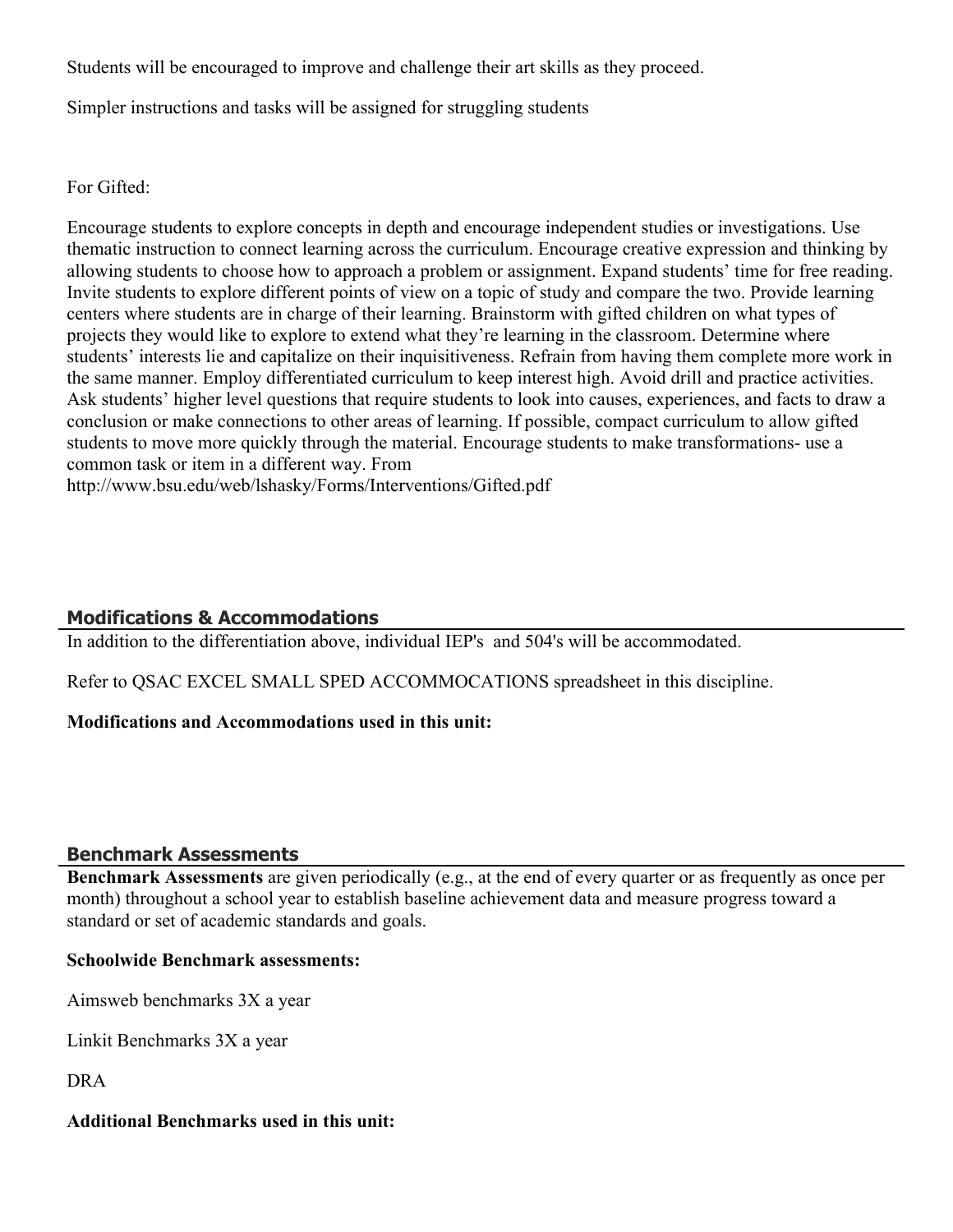Portfolio will build throughout the year for self assessment in June.

# **Formative Assessments**

Assessment allows both instructor and student to monitor progress towards achieving learning objectives, and can be approached in a variety of ways. **Formative assessment** refers to tools that identify misconceptions, struggles, and learning gaps along the way and assess how to close those gaps. It includes effective tools for helping to shape learning, and can even bolster students' abilities to take ownership of their learning when they understand that the goal is to improve learning, not apply final marks (Trumbull and Lash, 2013). It can include students assessing themselves, peers, or even the instructor, through writing, quizzes, conversation, and more. In short, formative assessment occurs throughout a class or course, and seeks to improve student achievement of learning objectives through approaches that can support specific student needs (Theal and Franklin, 2010, p. 151).

#### **Formative Assessments used in this unit:**

Teacher observations during the process

**Discussion** 

# **Summative Assessments**

**summative assessments** evaluate student learning, knowledge, proficiency, or success at the conclusion of an instructional period, like a unit, course, or program. Summative assessments are almost always formally graded and often heavily weighted (though they do not need to be). Summative assessment can be used to great effect in conjunction and alignment with formative assessment, and instructors can consider a variety of ways to combine these approaches.

#### **Summative assessments for this unit:**

Peer critique

A professional graphic designer will choose one image to use as the advertising poster for the event